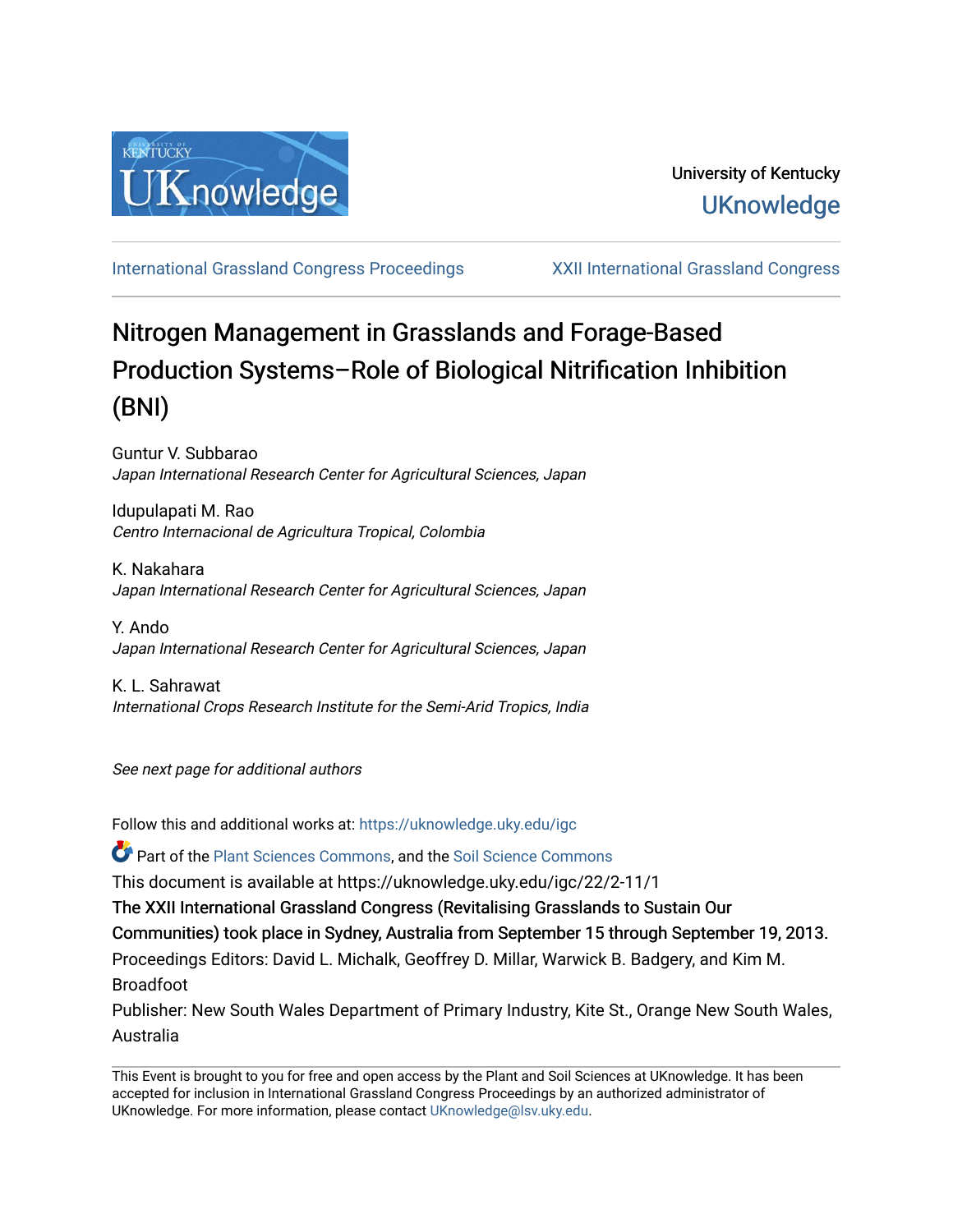# Presenter Information

Guntur V. Subbarao, Idupulapati M. Rao, K. Nakahara, Y. Ando, K. L. Sahrawat, T. Tesfamariam, J. C. Lata, S. Boudsocq, J. W. Miles, Manabu Ishitani, and M. Peters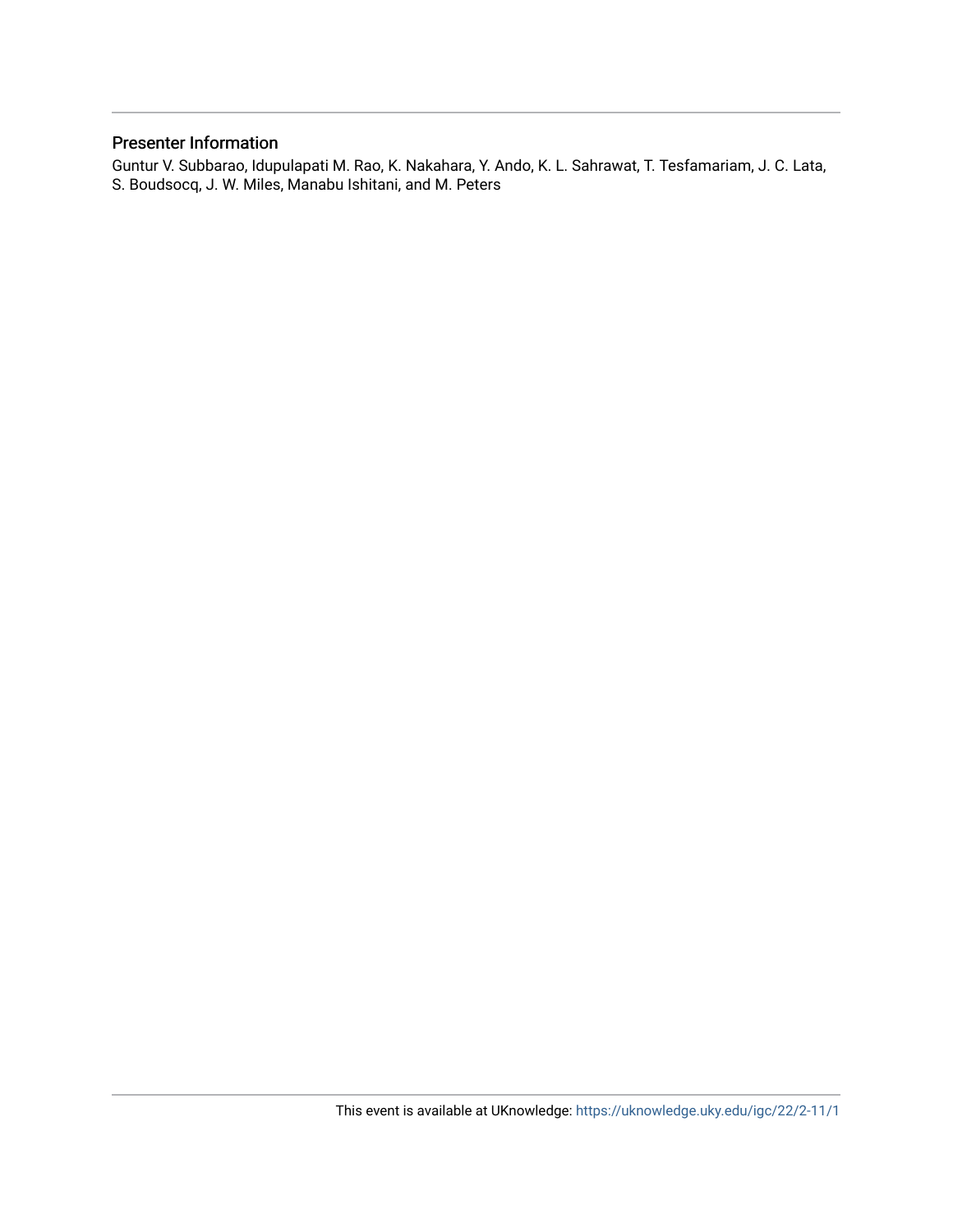# Nitrogen management in grasslands and forage-based production systems – Role of biological nitrification inhibition (BNI)

*G* V Subbarao <sup>A</sup>, I M Rao <sup>B</sup>, K Nakahara <sup>A</sup>, Y Ando <sup>A</sup>, K L Sahrawat <sup>C</sup>, T Tesfamariam <sup>A</sup>, *J C Lata D, S Boudsocq <sup>E</sup> , J W Miles <sup>B</sup> , M Ishitani <sup>B</sup> and M Peters <sup>B</sup>*

<sup>B</sup> Centro Internacional de Agricultura Tropical (CIAT), A.A. 6713, Cali, Colombia

C International Crops Research Institute for the Semi-Arid Tropics (ICRISAT), Hyderabad, Andhra Pradesh, India

- D UPMC-Bioemco, UMR 7618, Ecole Normale Superieure, 46 Rue d'Ulm, 75230 Paris Cedex 05, France<br>E INRA, UMR Eco&Soils, Montpellier SupAgro-CIRAD-INRA-IRD, Place Viala, 34060 Montpellier Cedex 2,
- France

Contact email: Subbarao@jircas.affrc.go.jp

**Abstract.** Nitrogen (N), being the most critical and essential nutrient for plant growth, largely determines the productivity in both extensive- and intensive- grassland systems. Nitrification and denitrification processes in the soil are the primary drivers generating reactive-N:  $NO_3$ ,  $N_2O$ , and NO, and is largely responsible for Nloss and degradation of grasslands. Suppressing nitrification can thus facilitate the retention of soil-N to sustain long-term productivity of grasslands and forage-based production systems. Certain plants can suppress soil nitrification by releasing inhibitors from roots, a phenomenon termed 'biological nitrification inhibition' (BNI). Recent methodological developments (*e.g.* bioluminescence assay to detect BNIs from plant-root systems) led to significant advances in our ability to quantify and characterize BNI function in pasture grasses. Among grass-pastures, BNI-capacity is strongest in low-N adapted grasses such as *Brachiaria humidicola* and weakest in high-N environment grasses such as Italian ryegrass (*Lolium perenne*) and *B. brizantha*. The chemical identity of some of the BNIs produced in plant tissues and released from roots has now been established and their mode of inhibitory action determined on nitrifying bacteria *Nitrosomonas*. Synthesis and release of BNIs is a highly regulated and localized process, triggered by the presence of NH<sub>4</sub><sup>+</sup> in the rhizosphere, which facilitates the release of BNIs close to soil-nitrifier sites. Substantial genotypic variation is found for BNI-capacity in *B. humidicola*, which opens the way for its genetic manipulation. Field studies suggest that *Brachiaria* grasses suppress nitrification and N2O emissions from soil. The potential for exploiting BNI function (from a genetic improvement and a system perspective) to develop production systems that are low-nitrifying, low N2O-emitting, economically efficient and ecologically sustainable, will be the subject of discussion.

**Keywords:** *Brachiaria* spp., grassland productivity, green house gas, nitrogen losses, nitrous oxide emissions, nitrogen-use efficiency.

# **Introduction**

Grasslands are the largest land use, occupying 3.2 billion ha out of 4.9 billion ha of available agricultural land worldwide (Steinfeld *et al*. 2006). In addition, a significant portion of the cultivated land (0.5 billion ha) is used for growing forage grasses and feed-grain crops (*e.g.*sorghum, barley, maize and soybean) to support intensive livestock production (Steinfeld and Wassenaar 2007; Herrero *et al*. 2010, 2011). N-fixation by legumes and mineralization of soil organic matter (SOM) are major N sources in extensive grassland systems.

For intensive grass-pastures, fertilizer-N inputs can reach from 200 to 600 kg N/ha/yr (Galloway *et al*. 2009). Only 30% of the N applied to these intensive pastures is captured in plant-protein and enters into the animal system; the remaining 70% is lost to the environment in reactive-N forms (*i.e.* NO<sub>3</sub><sup>-</sup>, N<sub>2</sub>O, NO) (Galloway *et al.* 2009).

Nitrogen-use efficiency (NUE) in grassland systems (meat/milk-protein produced/kg plant-protein-N intake) ranges from 5 to 10% depending on milk- or meat-protein as output (van der Hoek 1998). Grazing animals typically retain about 5% of the N they consume as grass and the rest is excreted in urine (about 90% of the total N intake) and dung, which becomes N-source for the pasture (Worthington and Danks 1992). However, much of this N is lost through  $NO<sub>3</sub>$  leaching and gaseous N emissions  $(N_2O, NO and N_2)$ , causing ecological damage and economic loss (Tilman *et al*. 2002; Steinfield and Wassenaar 2007; Herrero *et al*. 2011; Subbarao *et al*. 2013b).

<sup>&</sup>lt;sup>A</sup> Japan International Research Center for Agricultural Sciences (JIRCAS), 1-1 Ohwashi, Tsukuba, Ibaraki<br>305-8686, Japan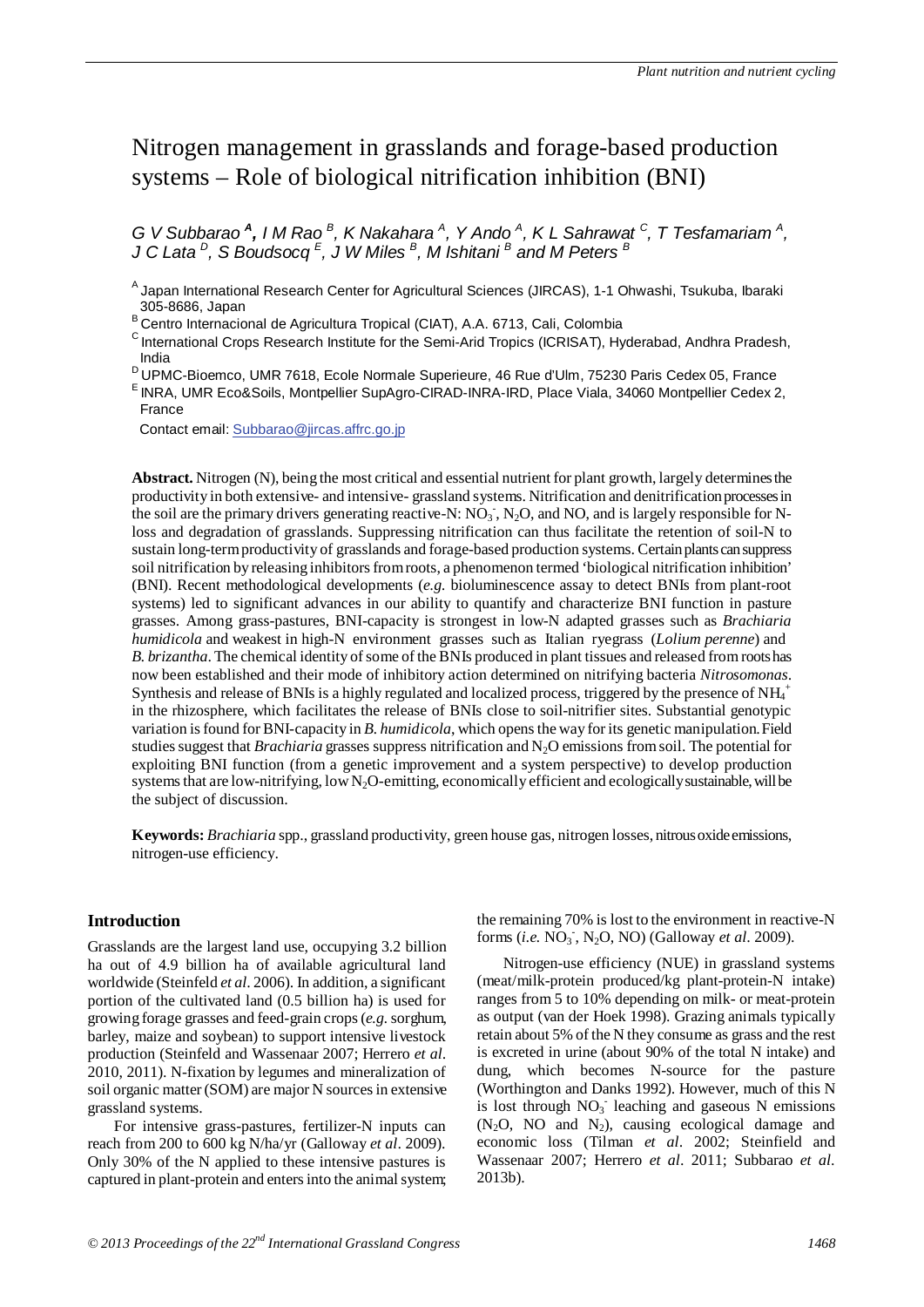*N loss from agricultural systems impacts the global environment and contributes significantly to global warming*

Intensive pasture and feed-grain production systems often have high-nitrifying soil environments (where  $NO_3$ <sup>-</sup> accounts for >95% of the plant N uptake) which are extremely "leaky" and intrinsically inefficient (Subbarao *et al*. 2012). Nearly 70% of the 150 Tg N-fertilizer globally applied annually to the agricultural systems is lost through NO<sub>3</sub> leaching or N<sub>2</sub>O and NO emissions (Vitousek and Howarath 1991). The annual economic loss is estimated to be about US\$90 billion (Subbarao *et al.* 2013b). Fertilizer-N use is projected to reach 300 Tg/y by 2050 (Tilman *et al*.  $2001$ ) and N lost from  $NO<sub>3</sub>$  leaching will further intensify (Schlesinger 2009). Currently 17 Tg N is emitted as  $N_2O$ and this is expected to quadruple by 2100, due largely to an increase in the use of N-fertilizers (Galloway *et al*. 2008).

# *Nitrification opens several pathways for N-loss and weakens the soil-N retention capacity in grassland systems*

Nitrogen enters grass pasture primarily as N-fertilizer (in intensive systems) or is derived from SOM-mineralization (in extensive systems) or hydrolysis of urea-N from urine excreted from the grazing animals.  $NH_4^+$  is the first inorganic-N product formed as a result of SOM-mineralization-ammonification or urea hydrolysis. Nitrification, the biological oxidation of  $NH_4^+$  to  $NO_3^-$ , then opens several pathways for N loss by leaching, and by production of N2O and NO which are generated by nitrifierdenitrification or heterotrophic-denitrification processes (Davidson and Verchot 2000; Zhu et al. 2013). NO<sub>3</sub> does not readily bind to the soil as it is negatively charged, and it is sufficiently labile to be leached readily below the root zone. Nitrification combined with denitrification is a major driver of global  $N_2O$  emissions, the most powerful greenhouse-gas. The global warming potential of  $N_2O$  is 300 times greater than that of  $CO<sub>2</sub>$  (Hahn and Crutzen 1982).

By contrast,  $NH_4^+$  is held by the negatively charged surfaces of clay minerals and SOM and this reduces the potential for NH<sub>4</sub><sup>+</sup> loss by leaching. Heterotrophic soil microorganisms and pasture roots may also utilize the NH<sub>4</sub><sup>+</sup> converting it to plant proteins or microbial-N, respectively (Fig. 1). Nitrogen flow into the microbial biomass is a temporary form of N immobilization because this N may become available during the growing season of the pasture as a result of turnover in the microbial biomass. Restricting the N-flow to the nitrification pathway by inhibiting soil nitrifier activity facilitates  $NH_4^{\frac{1}{4}}$  uptake by plants and this also allows N-flow into microbial pool (Hodge *et al*. 2000). This should help to keep N cycling in the soil and create a slow-release N pool to sustain grassland productivity (Fig. 1). Many plants have the ability to use  $NH_4$ <sup>+</sup> or  $NO_3^-$  as their N source (Haynes and Goh 1978; Boudsocq *et al*. 2012). Reducing nitrification rates in agricultural systems does not alter the intrinsic ability of plants to absorb N. However, it doesincrease N retention time in the root zone as  $NH_4^+$  providing additional time for plants to absorb N. Many of the advantages associated with inhibiting nitrification in improving productivity and NUE of intensive grassland systems and feed-grain production systems have been demonstrated using chemical nitrification inhibitors (Subbarao *et al*. 2006a; Dennis *et al*. 2012).

# **Biological nitrification inhibition (BNI)**

#### *The BNI concept*

The ability to produce and release nitrification inhibitors from plant roots to suppress soil nitrifier-activity is termed, 'biological nitrification inhibition' (Fig. 1). Nitrification largely determines the N-cycling efficiency (*i.e*. proportion of N that stays in the ecosystem during a complete Ncycling loop); BNI function thus, has the potential to improve agronomic-NUE (Subbarao *et al*. 2012; 2013b). This was also shown by *in situ* measures showing that tropical grasses that inhibit nitrification exhibit a 2-fold greater productivity than those that lack such ability (Lata 1999). Models predicted that ecosysem properties such as biomass, productivity and N losses are indeed linked to grasses ability to control nitrification but also to their preference for ammonium versus nitrate (Boudsocq *et al*. 2012).

#### *BNI characterization in pasture grasses*

Recent methodological advances have facilitated the detection and quantification of nitrification inhibitors from intact plant roots using a recombinant *Nitrosomonas* construct (Subbarao *et al*. 2006b). Nitrification inhibitors released from roots measured as 'BNI-activity', are expressed in ATU (allylthiourea unit) (ATU) and this ability is termed BNI-capacity (Subbarao *et al*. 2007b). Tropical pasture grasses showed a wide range in the BNIcapacity of their root systems. *B. humidicola* forage grasses that are adapted to low-N production environments of South American Savannas showed the greatest BNIcapacity (range from 15 to 50 ATU/g root dry wt./d) (Subbarao *et al*. 2007b). By contrast, *Lolium perenne*, *B. brizantha* and *P. maximum*, that are adapted to high-N environments, showed the least BNI-capacity (2 to 5 ATU/g root dry wt./d) (Fig. 2). Sorghum is the only field crop that showed significant BNI-capacity (5 to 10 ATU/g root dry wt./d) among the cereal and legume crops evaluated (Subbarao *et al*. 2007b; 2013b).

The BNI-capacity of root systems arises from their ability to release two categories of BNIs – a. hydrophobic-BNIs and b. hydrophilic-BNIs. These two BNI fractions differ in their mobility in the soil and their solubility in water; the hydrophobic-BNIs may remain close to the root as they could be strongly adsorbed on the soil particles, increasing their persistence. The mobility of the hydrophobic-BNIs is *via* diffusion across a concentration gradient; and thus is likely to be confined to the rhizosphere (Raynaud 2010; Subbarao *et al*. 2013a). In contrast, the hydrophilic-BNIs may move further from the point of release due to their solubility in water, and this may improve their capacity to control nitrification beyond the rhizosphere (Subbarao *et al*. 2013a). The relative contribution of hydrophobic-BNIs *vs.* hydrophilic-BNIs to the BNI-capacity may differ among plant species. For *Brachiaria* grasses, both fractions make equal contribution to the BNI-capacity; for sorghum, the hydrophobic-BNIs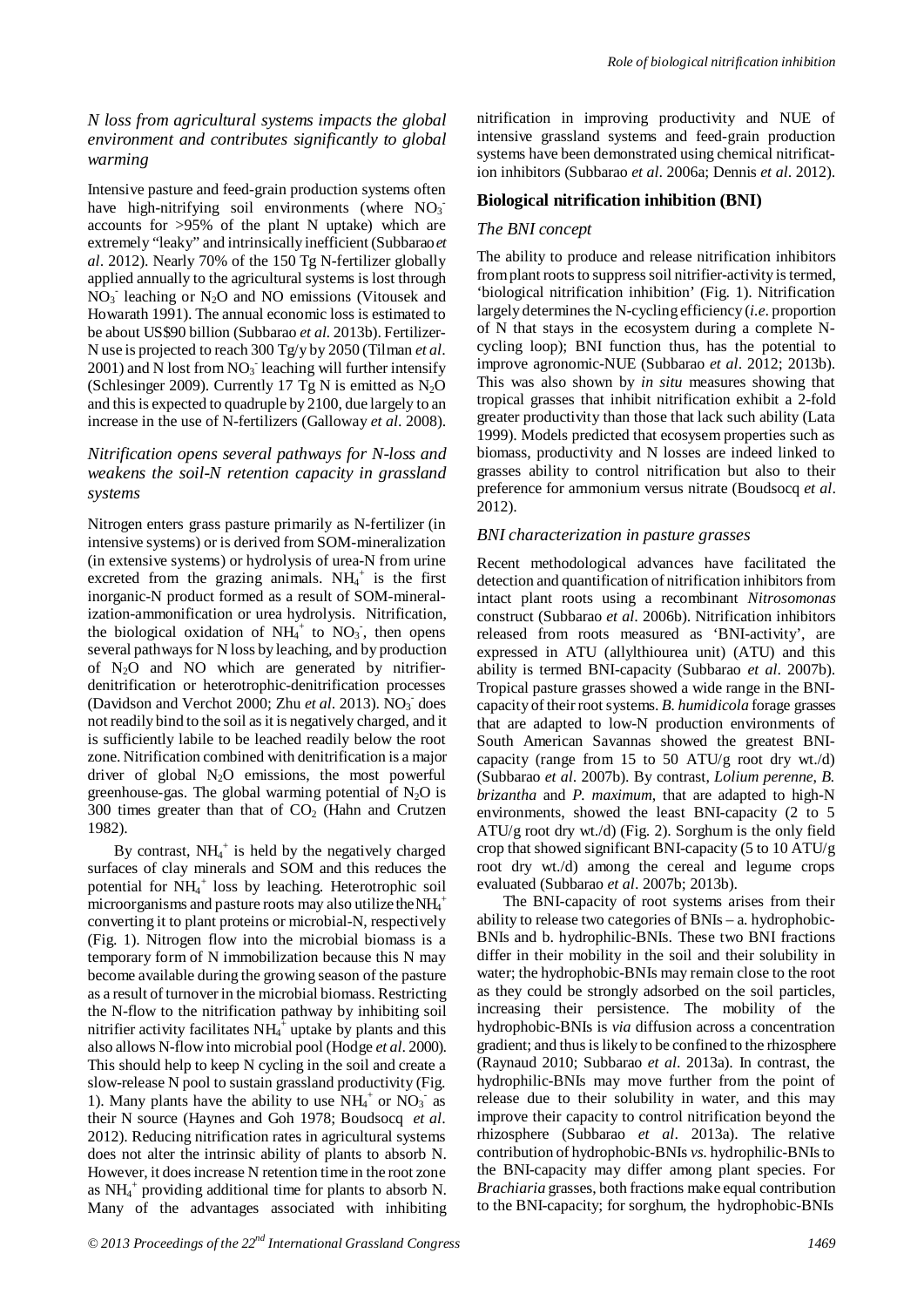

**Figure 1. Schematic representation of the biological nitrification inhibition (BNI) interfaces with the N cycle. The BNI exuded by roots inhibits nitrification that converts NH**4+ **to NO**<sup>2</sup> - **. In ecosystems with large amounts of BNI (***e.g.* **brachialactone) such as**  *Brachiaria* grasses, the flow of N from NH4+ to NO<sub>3</sub> is restricted, and it is NH<sub>4</sub><sup>+</sup> and microbial N rather than NO<sub>3</sub> that **accumulates in the soil. In systems with little or no BNI, such as modern agricultural systems, nitrification occurs rapidly, leaving**  little time for plant roots to absorb  $NO_3$  , thus  $NO_3$  lost from the system through denitrification and leaching (adapted from **Subbarao** *et al***., 2012).**

play a dominant role in determining the BNI-capacity, whereas in wheat, hydrophilic-BNIs determine the rootsystem's inhibitory capacity (GV Subbarao and T Tsehaye, unpublished).

For *Brachiaria* spp., the amount of inhibitors released from root systems could be substantial. Based on the BNIactivity release rates observed (17 to 50 ATU/g root dry wt./d) and assuming the average live root biomass from a long-term grass pasture at 1.5 Mg/ha (Rao 1998), it was estimated that BNI-activity of 2.6 x  $10^6$  to 7.5 x  $10^6$  ATU /ha/d is potentially released (Subbarao *et al.* 2009a); this amounts to an inhibitory potential equivalent to that is achieved by the application of 6.2 to 18.0 kg of nitrapyrin/ ha/yr, which is large enough to have a significant influence on the function of nitrifier population and nitrification rates in the soil (Subbarao *et al*. 2009a). Field studies indicate a 90% decline in soil ammonium oxidation rates due to extremely small populations of nitrifiers (ammonia oxidizing bacteria and ammonia oxidizing archaea) within 3 years of establishment of *B. humidicola* (Fig. 3). Nitrous oxide emission was suppressed by >90% in field plots of *B*. *humidicola* compared to soybean, which lacks BNIcapacity in its root systems (Subbarao *et al*. 2009a).

# *Chemical identities of BNIs and their mode of inhibitory action*

The major nitrification inhibitor released from the roots of *B. humidicola* is a cyclic diterpene, named 'brachialactone' (Subbarao *et al*. 2009a). This compound has a dicyclopenta [a,d] cyclooctane skeleton (5-8-5 ring system) with a  $\gamma$ lactone ring bridging one of the five-membered rings and the eight-membered ring (Fig. 4) (Subbarao *et al*. 2009a). Brachialactone with an  $IC_{80}$  (concentration for 80%

inhibition in the bioassay) of  $10.6 \mu M$ , is considered to be a potent nitrification inhibitor when compared with nitrapyrin (IC<sub>80</sub>: 5.8  $\mu$ M) or dicyandiamide (DCD, IC<sub>80</sub>:2200  $\mu$ M), two of the synthetic nitrification inhibitors most commonly used in production agriculture. Brachialactone inhibits *Nitrosomonas* spp. by blocking ammonia monooxygenase (AMO) and hydroxylamine oxidoreductase (HAO), but appears to have a relatively stronger effect on the AMO than on the HAO enzymatic pathway. About 60 to 90% of the inhibitory activity released from the roots of *B. humidicola* is due to brachialactone. Release of brachialactone is a regulated plant function, triggered and sustained by the availability of  $NH<sub>4</sub><sup>+</sup>$  in the root environment (Subbarao *et al*. 2007a; 2009a). Also, brachialactone release is restricted to those roots that are directly exposed



**Figure 2. BNI activity released from intact roots of various pasture grasses grown in sand-vermiculite (3:1 v/v) culture for 60 days (based on Subbarao** *et al.* **2007b). Vertical bar represents LSD (0.05).**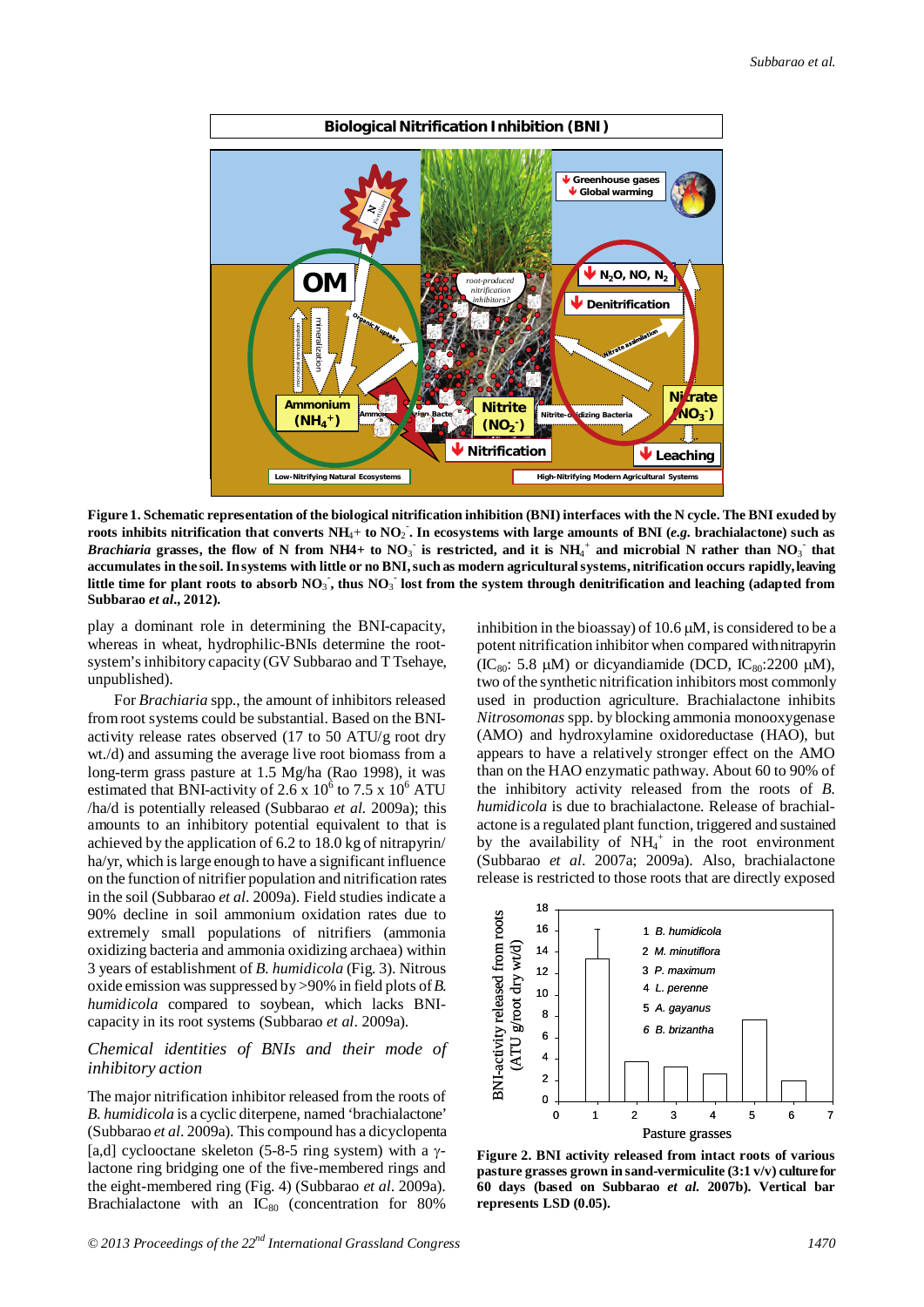

Figure 3. Soil ammonium oxidation rates (mg of NO<sub>2</sub>/kg **soil/d) in field plots planted with tropical pasture grasses (differing in BNI capacity) and soybean (lacking BNI capacity in roots) [covering 3 years from establishment of pasture (September 2004-November 2007)]; for soybean, two planting seasons every year and after six seasons of cultivation: CON, control (plant-free) plots; SOY, soybean; PM,** *P. maximum***; BHM,** *Brachiaria* **hybrid 'Mulato'; BH-679,** *B. humidicola* **CIAT 679 (standard); BH-16888,** *B. humidicola* **accession CIAT 16888 (a germplasm accession). "BHM" is an apomictic hybrid that contains germplasm from** *B. ruziziensis***,** *B. decumbens***, and** *B. brizantha***, and that it does NOT contain any contribution from** *B. humidicola***. Values are means +/- s.e. of three replications (adapted from Subbarao** *et al.* **2009a).**



**Figure 4. Chemical structure of brachialatone, the major nitrification inhibitors isolated from root exudates of** *B. humidicola* **(from Subbarao** *et al.* **2009a).** 

to NH4 + , and not in the entire root system, suggesting a localized release response (Subbarao *et al*. 2009a).

# *Genetic improvement of BNI-capacity of pasture grasses*

Significant genetic variability (ranging from 7.1 to 46.3 ATU/g root dry wt./d) exists for the BNI-capacity in *B. humidicola*, indicating potential for genetic manipulation of the BNI-capacity by conventional plant breeding (Subbarao *et al*. 2007b; 2009b). Recent findings suggest substantial genetic variability for brachialactone release among *B. humidicola* germplasm accessions, nearly 10-fold differ-ences, suggesting the potential for breeding high brachialactone-capacity genotypes in *Brachiaria*. Efforts are underway to develop molecular markers for brachialactone release capacity in *Brachiaria* spp.

# **Conclusions**

Sustainable intensification of grasslands and feed-crop

production systems is needed to meet the global demands for meat and milk, particularly in developing countries. As the demand for meat and milk are expected to double by 2050 (Herrero *et al*. 2009), there will be further efforts to intensify grasslands and feed-crop based systems. Most of these increases in productivity are however achieved through massive inputs of N-fertilizer. Nearly 70% of the 150 Tg N applied to global agricultural systems is lost, largely due to the high-nitrifying nature of soil environments (Tilman *et al*. 2001; Subbarao *et al*. 2013b). As nitrification and denitrification are the primary biological drivers of  $NO_3$ <sup>-</sup>,  $N_2O$  and NO production (*i.e.* reactive N forms largely responsible for environmental pollution), suppressing nitrification has the potential to reduce N losses and to retain soil-N for longer periods in the grassland systems. The BNI function in some forage grasses and feed-crops such as sorghum can be exploited using both genetic and crop and/or production systembased management to design low-nitrifying agronomic environments to improve NUE. Also, the high BNIcapacity in the forage grass(es) *Brachiaria* spp. can be exploited for the benefit of feed-crop systems such as maize that receive most of the N-fertilization but do not have an intrinsic BNI-capacity in their root systems. This may be achieved by integrating *Brachiaria* pastures of high-BNI capacity with maize production using agropastoral systems (Subbarao *et al*. 2013b). In grazed grassland systems, most of the plant-protein-N is excreted by the livestock (through urine) and thus returned to the soil. Grassland systems that retain the N excreted by the livestock would be better able to maintain and sustain their productivity over time. Grazing animals usually deposit urine and dung in a random, patchy manner which makes control of nitrification using synthetic nitrification inhibitors potentially difficult. The inducible BNI function in forage grasses could be a more effective way to control nitrification, to sustain system productivity and to minimize environmental degradation under these circumstances. It appears likely that the control of nitrification by using BNI in grassland systems could be enhanced by conventional plant breeding or potentially by genetic engineering. Many forage-grasses develop extensive root systems and are perennial (Rao *et al*. 2011); if this is combined with high-BNI capacity, grassland systems would suppress nitrifier activity in the soil and retain N for more effective use by grasses by reducing N loss.

#### **Acknowledgements**

The research on BNI at CIAT is supported by BMZ-GIZ, Germany, MADR, Colombia, MOFA, Japan and Sida, Sweden.

#### **References**

- Boudsocq S, Niboyet A, Lata JC, *et al.* (2012) Plant preference for ammonium versus nitrate: A neglected determinant of ecosystem functioning? *American Naturalist* **180**, 60-69.
- Davidson EA, Verchot LV (2000) Testing the hole-in-the-pipe model of nitric and nitrous oxide emissions from soils using the TRAGNET database. *Global Biogeochemical Cycles* **14**, 1035-1043.
- Dennis SJ, Cameron KC, Di HJ, Moir JL, Staples V, Sills P, Richards KG (2012) Reducing nitrate losses from grazed grassland in Ireland using a nitrification inhibitor (DCD). *Biology and the Environment* **112B**, 79-89.